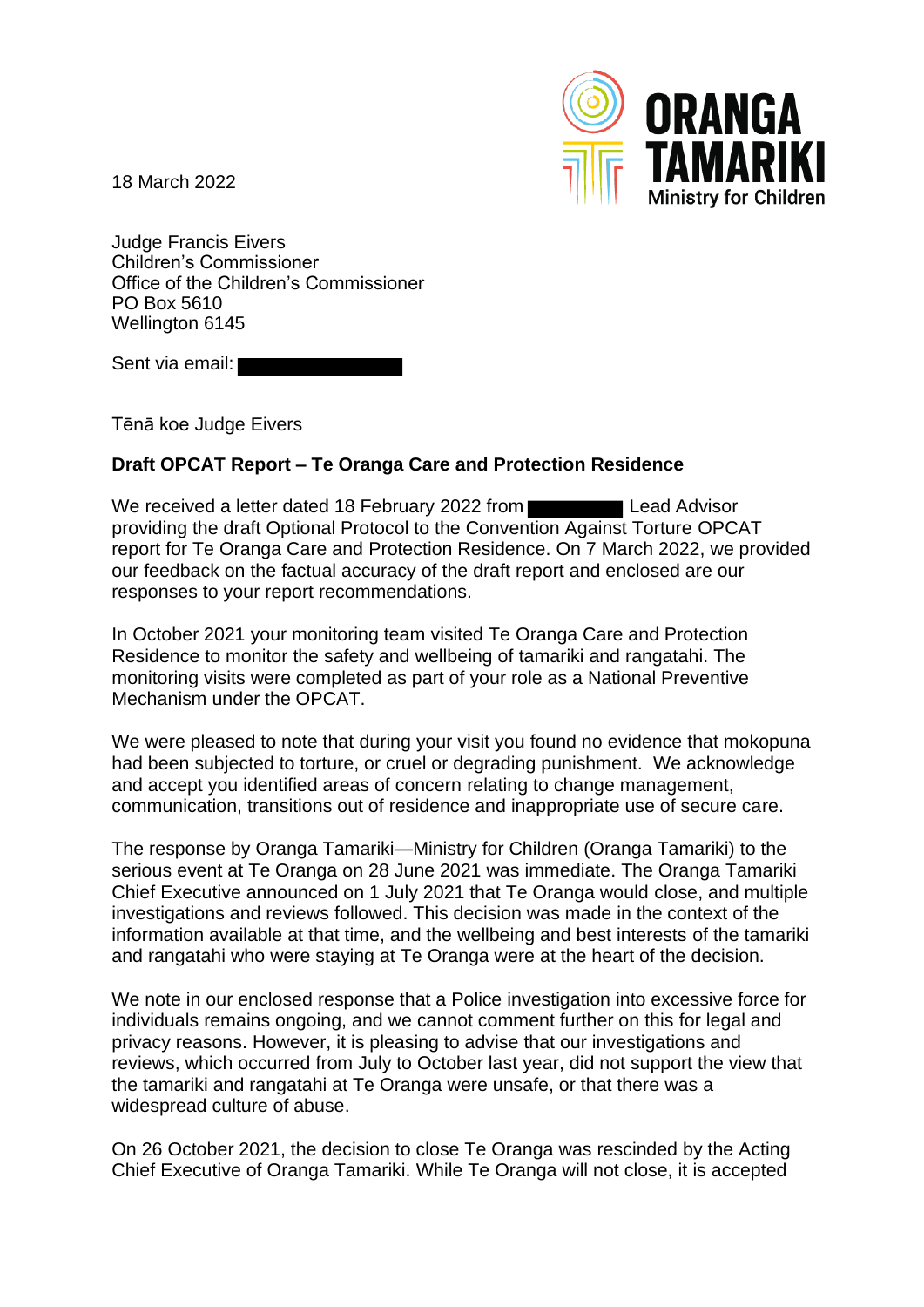that Te Oranga and similar facilities are not the right environment for some of the most vulnerable tamariki and rangatahi in our community.

Following the decision announced on 26 October 2021 a substantial amount of work has been undertaken. A project team has been established to support a return to safer operations at the residence with reduced capacity by April 2022. The project team have developed a two-stage plan.

The first stage is characterised as a "reset", delivering interim improvements to the operating model. The work involves:

- An aesthetic refurbishment of the physical environment, which is now close to completion.
- Changes to the operating model including providing care for a smaller group of tamariki, as well as other improvements.
- Training and development for the existing kaimahi and leadership at Te Oranga to fill knowledge and capability gaps that they have identified.

The second stage focuses on the transition away from Care and Protection Residences into a new model developed alongside tangata whenua and other stakeholders (i.e., Ministry of Education and Ministry of Health). This is an organisational priority and forms part of our Future Direction Plan. A business case is currently being progressed, and it proposes Te Oranga as a top priority for this work.

Progress has been made towards the first stage of work, including kaimahi being brought back to Te Oranga for design workshops focused on a new way of operating, alongside Unions, representatives from Ngāi Tūāhuriri (mana whenua of the site), and health and education providers. Kaimahi have also been provided training opportunities and been redeployed to other services in the interim.

Since these workshops were held, Oranga Tamariki leadership and the project team have considered alternative options for this work, including engaging with Ngāi Tahu on the possibility of co-designing with them, alongside Ngāi Tūāhuriri, Health and Education. This is an opportunity for Oranga Tamariki to discuss options with Ngāi Tahu and Ngāi Tūāhuriri for developing an integrated, cohesive care response system in the Canterbury region, designed in partnership with them.

Depending on the aspirations of our partners, these engagements may result in delaying our plans to fully reopen Te Oranga as an interim measure. These insights will also further inform stage 2 work occurring in parallel. Once the outcome of further engagement with our partners is known, additional detailed project planning will occur.

Finally, we recognise your important role in examining and monitoring the general conditions and treatment of tamariki and rangatahi. We value the feedback we receive and will use your recommendations to make improvements where possible. We remain committed to achieving better outcomes for tamariki and rangatahi.

I would be happy to arrange a meeting to discuss the work we have underway at Te Oranga, and more broadly the transition away from Care and Protection Residences to a new model of care, as set out in our Future Direction Plan.